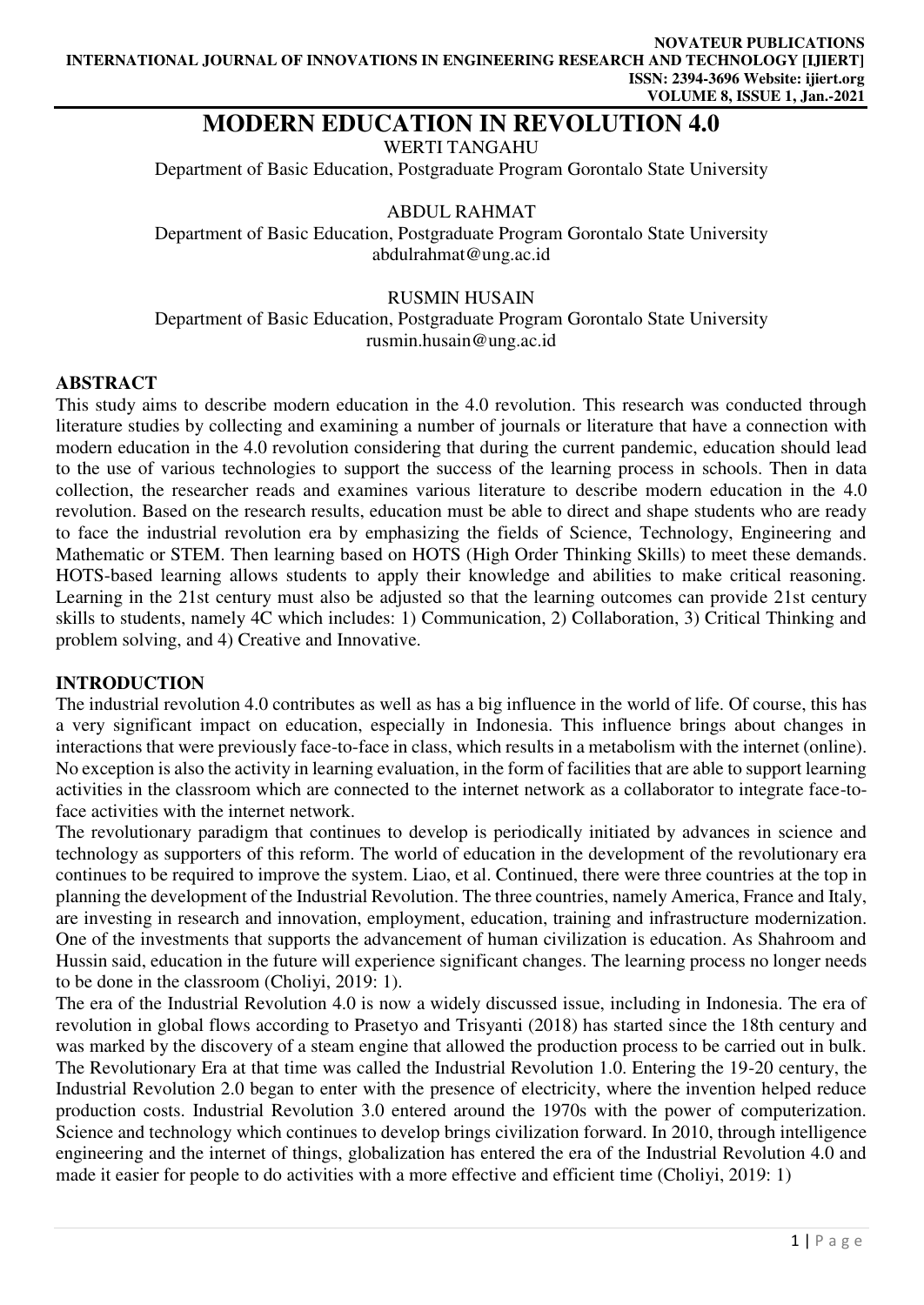#### **NOVATEUR PUBLICATIONS INTERNATIONAL JOURNAL OF INNOVATIONS IN ENGINEERING RESEARCH AND TECHNOLOGY [IJIERT] ISSN: 2394-3696 Website: ijiert.org VOLUME 8, ISSUE 1, Jan.-2021**

Theorists in education integrate various ways of integrating technology both physically and not into learning methods, so that it is known as the general term Education 4.0 or Education 4.0. Before education 4.0, we first knew about education 3.0 and according to Jeff Borden, education 3.0 was an education that included learning neuroscience, psychology and technology in education using web-based digital and mobile technology, applications, systems, devices and so on. This phenomenon in education 4.0 creates a new revolution in the fourth industry called (4IR) or (RI4) which aligns humans and machines to get solutions, solve problems and new innovations (Rahardja, 2020: 2).

In this era of disruption, the world of education is required to be able to equip students with 21st Century Skills. These skills are the skills of students who are able to think critically and solve problems, be creative and innovative as well as communication and collaboration skills. In addition, the skills to seek, manage and convey information are also skilled in using information and technology. Some of the abilities that must be possessed in the 21st century include: Leadership, Digital Literacy, Communication, Emotional Intelligence, Entrepreneurship, Global Citizenship, Problem Solving, Team-working (Risdiyanto, 2019: 3).

### **RESEARCH METHODS**

To collect information relevant to this study, researchers used the literature study method, namely by searching for literature in the form of journals. This is intended to describe the problems to be studied, namely about learning in the era of revolution 4.0. Then the data analysis uses critical analysis to examine some literature so that it can be described in this study.

### **RESULTS AND DISCUSSION EDUCATIONAL CURRICULUM 4.0**

The following will describe the exposure contained in Piterlaser's research (2019: 35):

The Industrial Revolution 4.0 which is full of super-fast technology will bring significant changes, one of which is the education system in Indonesia. Changes in the education system will certainly have an impact on curriculum reconstruction, the role of teachers as educators and the development of ICT-based educational technology. This is a new challenge to revitalize education, in order to produce smart, creative and innovative people who are able to compete globally. Many studies suggest that the implementation of the curriculum in the field has experienced degradation that is out of context and is no longer oriented to the achievement of students' abilities in understanding science in the context of life and daily practices, but only revolves around the target of achieving the competence of students which is described only in academic values.

Aligning learning at the practical level adjusted to the curriculum construct is the first focus of competing homework in the field of education. Curriculum policies must elaborate on students' abilities in the pedagogical dimensions, life skills, and the ability to live together (collaboration), and think critically and creatively. Prioritizing 'soft skills' and 'transversal skills', life skills, and skills that are not visibly related to a particular field of work and academics. However, it is widely useful in many work situations such as critical and innovative thinking skills, interpersonal skills, global citizenship, and media and information literacy.

Then in his research explained that the development of an educational curriculum must be able to direct and shape students who are ready to face the industrial revolution era by emphasizing the fields of Science, Technology, Engineering and Mathematics or STEM. The curriculum should refer to the teaching of information technology. Especially in the current pandemic situation, education should be more competent and able to undergo learning across time and space. This means being able to use technology to carry out the learning process.

The process of learning is not always face-to-face but can be done through the internet (online). Learning is set up in such a way as to foster desire and be able to achieve learning goals. If you look at the process of change caused by the industrial revolution, where almost all students can access technology in the form of android, then the pouring of the learning process through the use of technology (android) can spread and can educate students anywhere and anytime. Of course this can be the newest alternative in the learning process, so that learning is not always in the classroom.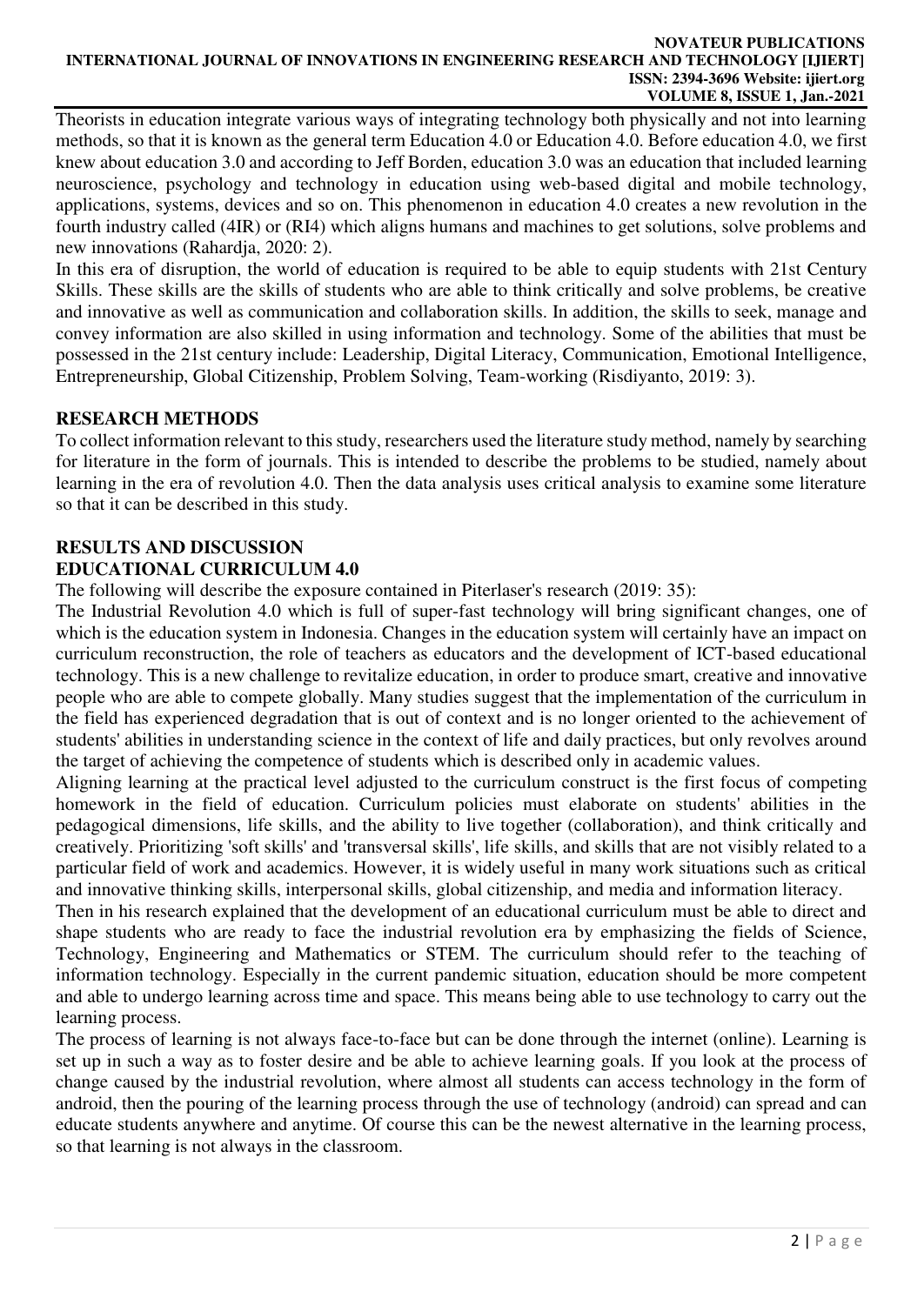#### **NOVATEUR PUBLICATIONS INTERNATIONAL JOURNAL OF INNOVATIONS IN ENGINEERING RESEARCH AND TECHNOLOGY [IJIERT] ISSN: 2394-3696 Website: ijiert.org VOLUME 8, ISSUE 1, Jan.-2021**

### **LEARNING IN THE REVOLUTIONARY ERA 4.0**

In terms of information and communication technology consists of two separate definitions, namely information technology and communication technology. Information technology includes all matters relating to the process, use as a tool, manipulation, and information management. Communication technology is everything related to the use of tools to process and transfer information from one device to another. The concept of the industrial revolution 4.0 is a concept that was first introduced by Professor Klaus Schwab. He is a well-known German economist and the initiator of the World Economic Forum (WEF), which through his book, The Fourth Industria Revolution, states that the industrial revolution 4.0 can fundamentally change the way we live, work, and relate to one another (Piterlase, 2019: 31 ).

Sujana & Rachmatin explained that the digital era as another name for the development of the Industrial Revolution 4.0 is a driver of technological progress, including advances in education. This progress makes it easier for students to fulfill their knowledge needs by finding, evaluating, organizing, and communicating the information obtained to solve the problems at hand (Choliyi, 2019: 4). Then the existence of technology and information can facilitate the continuity of learning in schools. Meanwhile, according to Budiman, the existence of increasingly sophisticated technology also facilitates the learning process and the existence of technology makes education shift from conventional to flexible learning (Choliyi, 2019: 4).

Education 4.0 is a general term used by education theorists to describe various ways to integrate cyber technology both physically and indirectly into learning. This is a leap from education 3.0. Education 3.0 includes the confluence of neuroscience, cognitive psychology, and educational technology, using digital and mobile web-based, including applications, hardware and software. Education 4.0 is a phenomenon that arises in response to the needs of the 4.0 industrial revolution, where humans and machines are aligned to find solutions, solve various problems faced, and find new possibilities for innovations that can be utilized for the improvement of modern human life (Piterlase, 2019: 32).

Dinni explained, this technological progress is expected to meet the demands of the 21st century, where education must be able to develop students' abilities and skills to solve problems in everyday life (Choliyi, 2019: 5). This demand indirectly also requires teachers to continue to upgrade their abilities in order to be able to produce students who are competitive and able to think at high levels. Hidayati Teachers can apply HOTS (High Order Thinking Skills) based learning to meet these demands. HOTS-based learning allows students to apply their knowledge and abilities to make critical reasoning (Choliyi, 2019: 5)

In learning, especially in the era of the technological revolution, there should also be the latest innovations in the world of education so that they are able to provide educational services that are more maximal and more effective and efficient. Pervical and Ellington stated that the learning innovations that were developed in digital technology were utilizing information technology facilities that developed rapidly in the era of the industrial revolution 4.0 (Syamsuar, 3). Furthermore, Reigeluth (2011) defines that educational innovation in learning methods includes formulations about organizing teaching materials, delivery strategies and management of activities by taking into account the objectives, obstacles, and characteristics of students so that results are effective, efficient, and cause learning attractiveness (Syamsuar, 3).

### **HOTS LEARNING MODEL IN THE INDUSTRIAL REVOLUTION ERA 4.0**

Based on Bloom's Taxonomy which has been revised by Krathwoll and Anderson, the abilities that students need to achieve are not only LOTS (Lower Order Thinking Skills), namely C1 (knowing) and C-2 (understanding), MOTS (Middle Order Thinking Skills), namely C3 (applying) and C-4 (analyzing), but there must also be an increase to HOTS (Higher Order Thinking Skills), namely C-5 (evaluating), and C-6 (creating) Entering the development of information technology and the industrial revolution 4.0 in the 21st century, then learning in the 21st century must also be adjusted so that the learning outcomes can provide 21st century skills to students, namely 4C which includes: 1) Communication, 2) Collaboration, 3) Critical Thinking and problem solving, and 4) Creative and Innovative (Wena, 2020: 19).

The implementation of the 2013 Curriculum is one of the steps to create a generation in the 4.0 revolution era. Regarding the learning approach, the K-13 curriculum mandates the application of a scientific approach (5M) which includes observing, asking questions, gathering information, reasoning / associating, and communicating. Higher Order Thinking Skill (HOTS) is a program developed by the Ministry of Education and Culture through the development of learning oriented towards higher order thinking skills. The Directorate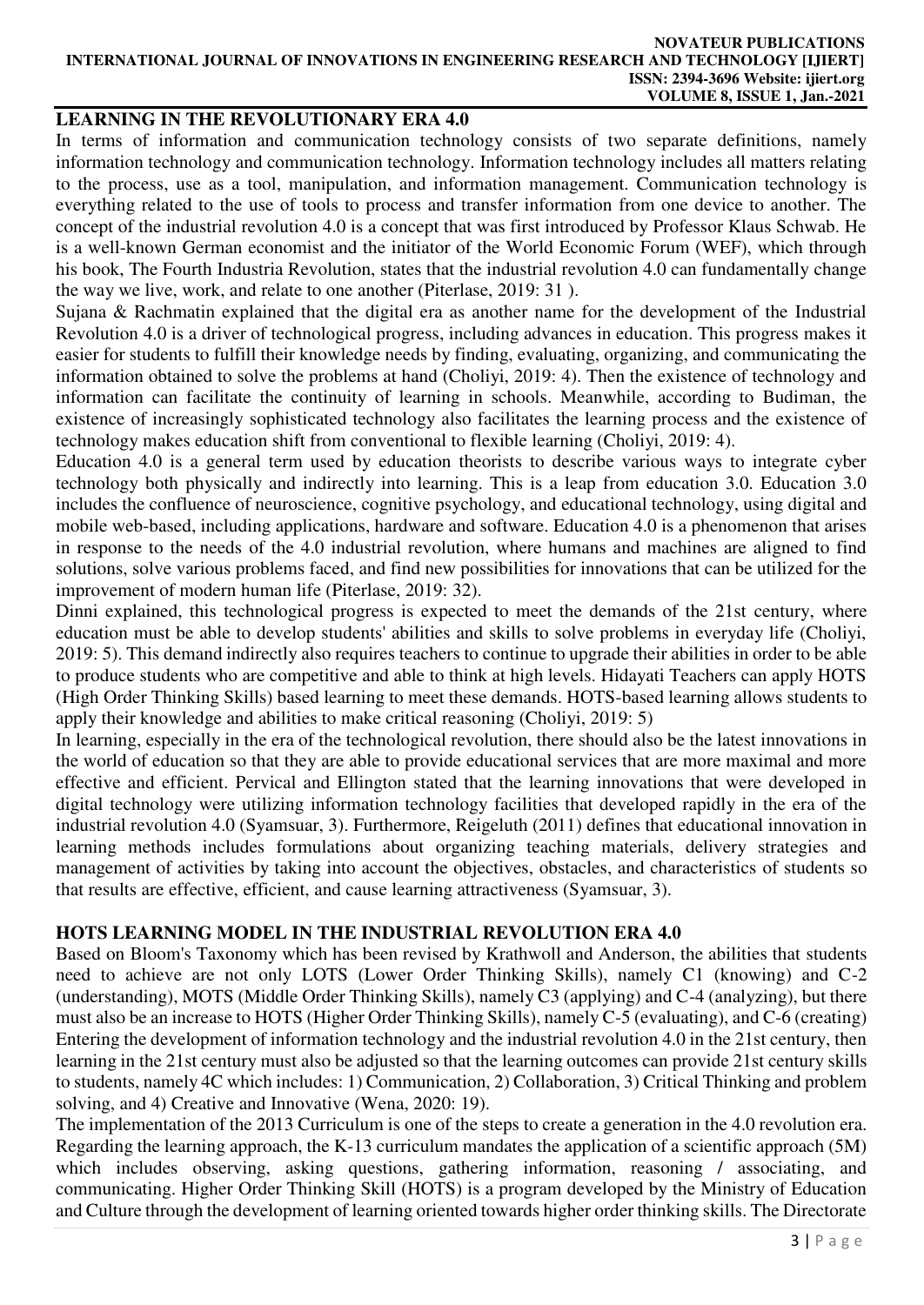#### **NOVATEUR PUBLICATIONS INTERNATIONAL JOURNAL OF INNOVATIONS IN ENGINEERING RESEARCH AND TECHNOLOGY [IJIERT] ISSN: 2394-3696 Website: ijiert.org VOLUME 8, ISSUE 1, Jan.-2021**

General of Teachers and Education Personnel (Ditjen GTK) is in an effort to improve the quality of learning and improve the quality of graduates (Wena, 2020: 19).

This HOTS-oriented learning program was developed following the policy direction of the Ministry of Education and Culture which in 2018 has integrated Strengthening Character Education and Higher Order Thinking Skill (HOTS) oriented learning. Through the application of HOTS or High Level Thinking Skills, the government expects students to achieve various competencies, namely critical thinking, creative and innovative thinking, communication skills, collaboration skills and self-confidence. (Confidence). The five things conveyed by the government that are the character targets of students are attached to the evaluation system in education in Indonesia and are the skills of the 21st century (Wena, 2020: 20).

## **COMPETENCIES AND SKILLS IN THE 4.0 REVOLUTION ERA**

The following will describe an explanation of Piterlase (2019: 36); attitudes or skills that teachers need to have in the face of the Industrial 4.0 era include:

a. Friendly with Technology

The world is always changing and developing to a higher level, one of the changes is marked by technological advances. Everyone will not be able to fight technological advances, therefore, in order not to be crushed by them, teachers must have the will to study continuously. Changes in the world by technological advances do not need to be a threat, but should be faced positively, learn and adapt, and are willing to share with colleagues or colleagues both success and failure.

b. Cooperation (Collaboration)

Maximum results will be difficult to achieve if done individually without collaboration or collaborating with other people. Therefore, teachers must have a strong will to collaborate and learn with and or from others. This attitude is needed now and in the future. Doing it is not too difficult, because the world is interconnected, so there is no reason not to collaborate with others.

c. Creative and Taking Risks

Creativity is one of the skills needed in the Top 10 Skills 2020, creativity will produce a structure, approach or method to solve problems and answer needs. Teachers need to model this creativity and try to be smarter how this creativity is integrated into their daily tasks. Educators also need not be too afraid of making mistakes, but are always ready to face the risks that arise. Mistakes are the first step in learning, and need not be a factor in keeping you going, mistakes are to be corrected.

d. Has a Good Taste of Humor

The humorous teacher is usually the teacher most often remembered by students. Laughter and humor can be important skills to help build relationships and relax in life. This will reduce stress and frustration, as well as give other people the opportunity to see life from a different perspective.

e. Teaching Whole (Holistic)

In various learning and learning theories we recognize individual and group learning. And, recently, learning and learning styles that are individual, are increasing. Therefore, today's teachers need to identify students individually, including their families and how they learn (to know them completely, including the obstacles they experience both personally and within their families).

### **CONCLUSION**

The development of technology and information is currently developing rapidly, which certainly has an impact on the world of education. Innovation and paradigm of thinking about education are very important. Given that change is real. Of course this is expected to be able to provide change and be able to educate the nation's life, to create a generation that is intellectual and able to compete internationally. In the development of technology and information, if it is able to support and maximize the learning process in schools.

### **REFERENCES**

1) Wena. Made I. 2020. HOTS (Higher Order Thingking Skill) Oriented Learning in the Industrial Revolution Era 4.0 to Realize the Generation of Indication 2045. Paper. (http://ejournal.unmas.ac.id/index.php/Prosemnaspmatematika/article/view/892/800 accessed on 2-12-2020).